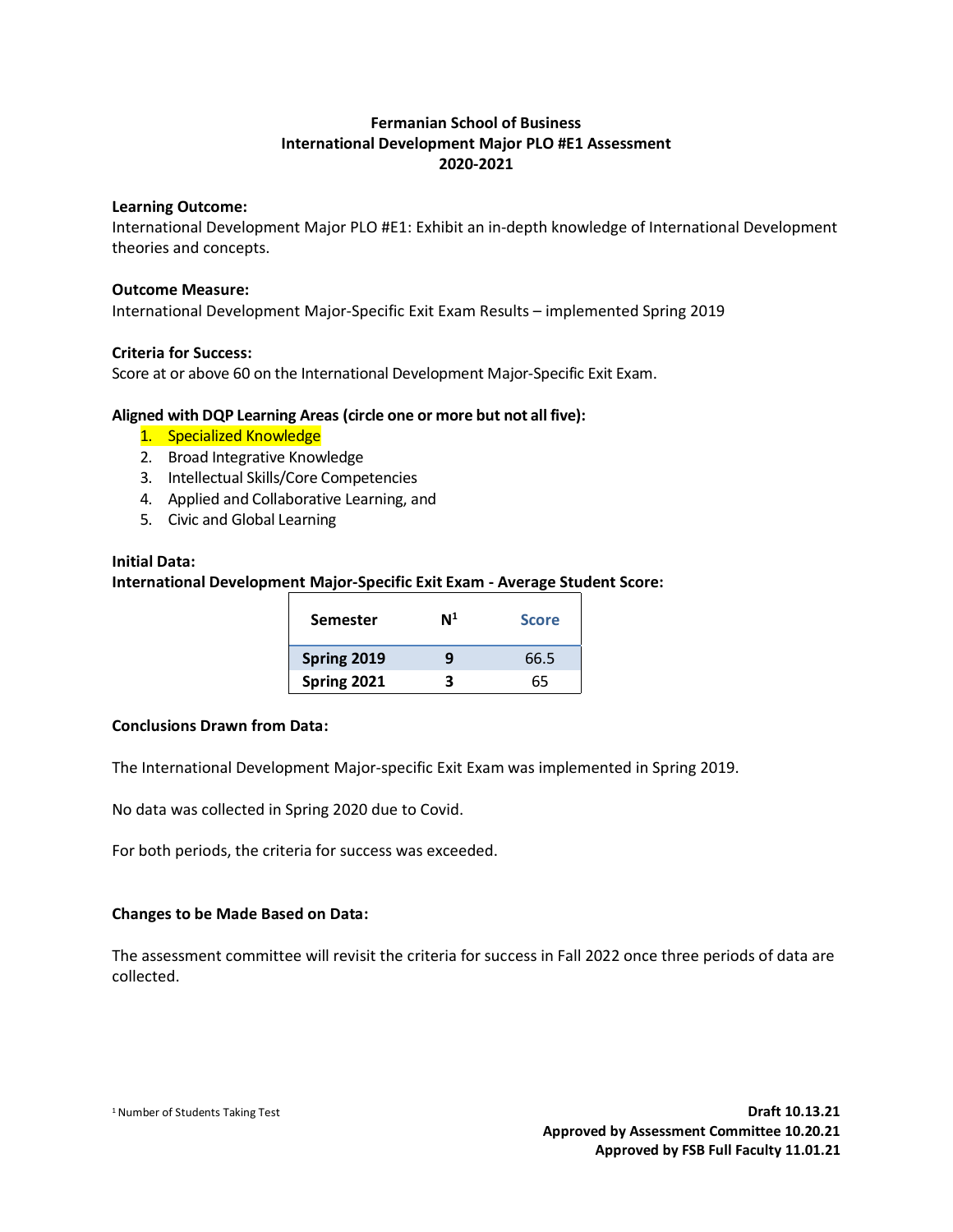## **Fermanian School of Business International Development Major PLO #E2 Assessment 2020-2021**

#### **Learning Outcome:**

International Development Major PLO #E2: Compare approaches to decision making in for-profit and non-profit environments based on international development concepts.

### **Outcome Measures:**

Final Exam Question in MGT4070 – Nonprofit Organization Management

## **Criteria for Success:**

The average score for each criteria of the International Development Major PLO #E2 Rubric will be a 3.0 or higher out of 4.0.

## **Aligned with DQP Learning Areas (circle one or more but not all five):**

- 1. Specialized Knowledge
- 2. Broad Integrative Knowledge
- 3. Intellectual Skills/Core Competencies
- 4. Applied and Collaborative Learning, and
- 5. Civic and Global Learning

## **Longitudinal Data:**

**International Development Major PLO #E2 Rubric – Average Student Score:**

| <b>Semester</b>  | # of<br>assessments | <b>Mission</b> | <b>Methods</b> | <b>Measurements</b> | <b>Examples</b> | <b>Total</b> |
|------------------|---------------------|----------------|----------------|---------------------|-----------------|--------------|
| <b>Fall 2016</b> |                     | 3.33           | 3.00           | 3.17                | 3.33            | 3.21         |
| <b>Fall 2017</b> | 10                  | 2.90           | 2.10           | 2.50                | 2.00            | 2.38         |
| Spring 2019      | 18                  | 3.94           | 2.33           | 2.22                | 1.44            | 2.48         |
| Spring 2021      |                     | 3.00           | 2.75           | 3.50                | 3.50            | 3.19         |

## **Conclusions Drawn from Data:**

The average student score met the criteria for success (average score of 3.0 out of 4.0) in the rubric criteria area of Mission in three of the four semesters. The average student score fell below the criteria for success in two of the four semesters in the area of Measurements and the area of Examples, with the recent semester above 3.0 for both areas. The average student score fell below the criteria for success in three of the four semesters in the area of Methods; however, the score significantly improved in the last semester compared to the prior two semesters.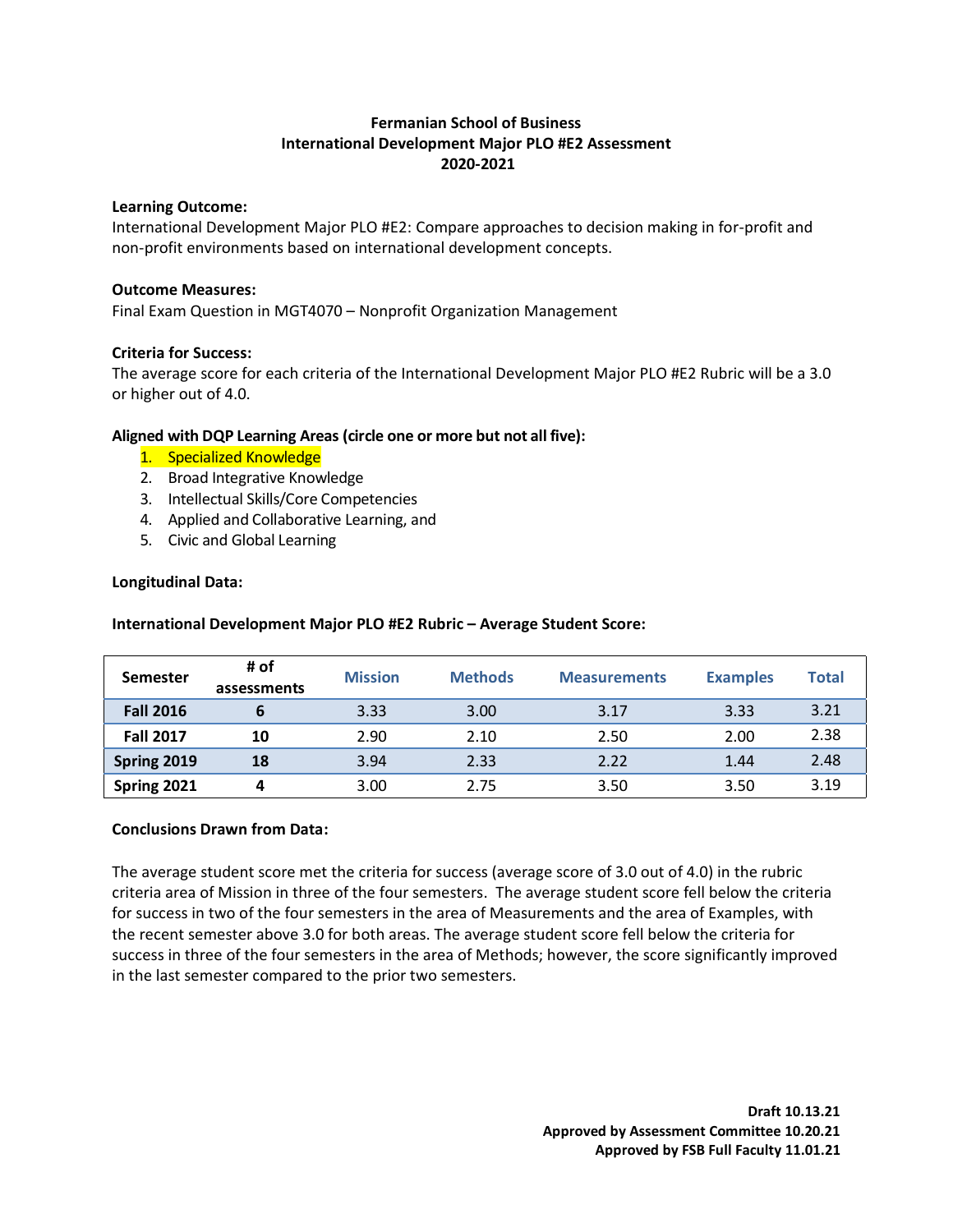#### **Changes to be Made Based on Data:**

A thorough analysis of the development of the learning outcome throughout the International Development curriculum was conducted in AY 20-21, and changes to MGT 470 and other International Development major courses was made as deemed necessary. In addition, the instructor revised the assessment question to ensure alignment with the rubric. It appears that the described changes made in AY 20-21 had a positive impact as three of the four areas now meet the criteria for success, and the remaining area of Methods improved significantly. Given that the area of Methods is still slightly below the criteria for success, it will be closely monitored.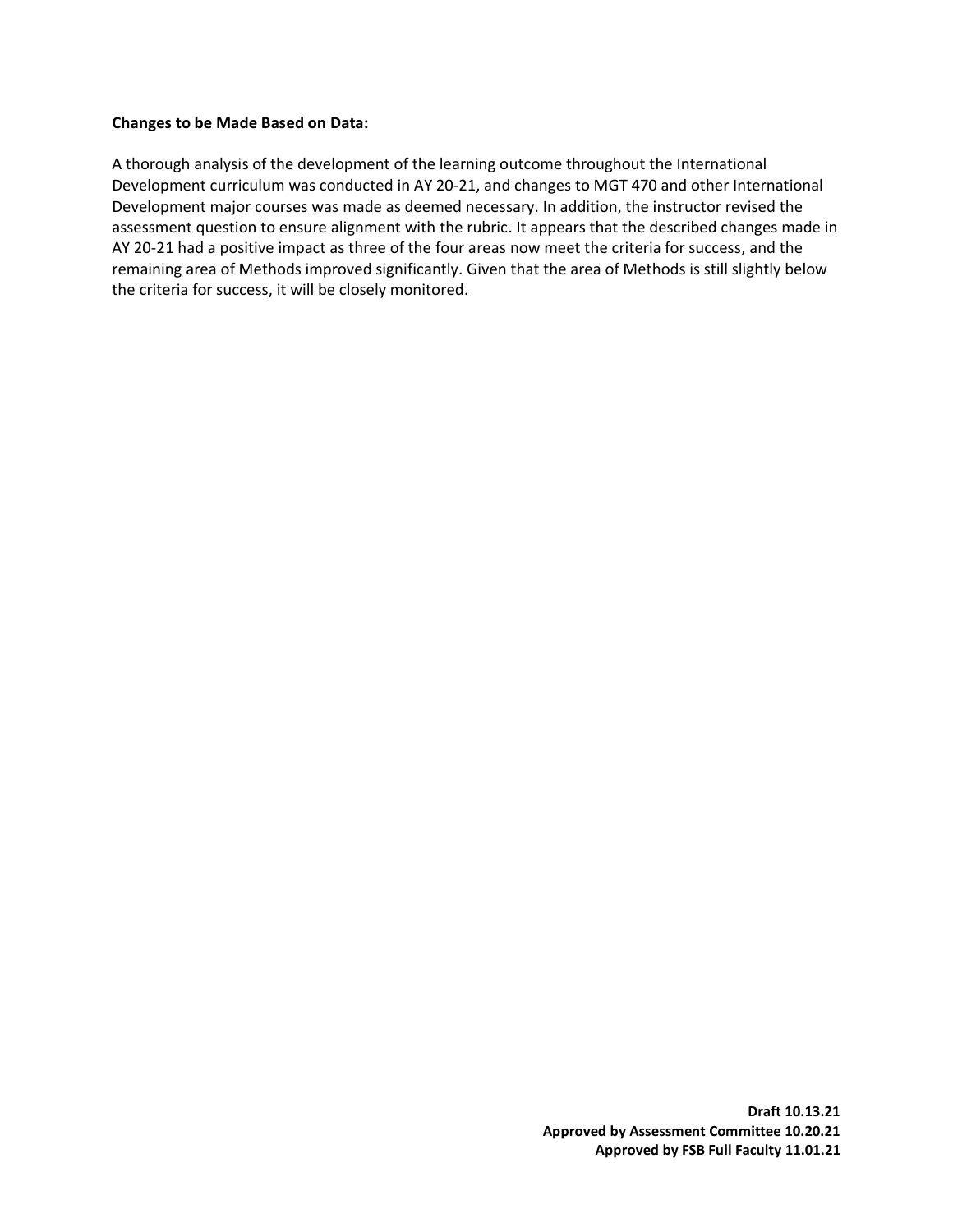

## INTERNATIONAL DEVELOPMENT MAJOR PLO E2 RUBRIC

Point Loma Nazarene University International Development Major Learning Outcome E2: Compare approaches to decision making in forprofit and non-profit environments based on international development concepts.

| Criteria                                                                                                    | <b>Excellent</b>                                                                                                                                                                                                                                                                                                                                                                            | <b>Meets Expectations</b>                                                                                                                                                                                                                                                                                                                                                                    | <b>Needs Improvement</b>                                                                                                                                                                                                                                                                                                                                                                  | <b>Does Not Meet Expectations</b>                                                                                                                                                                                                                                                                                                                                                                     |
|-------------------------------------------------------------------------------------------------------------|---------------------------------------------------------------------------------------------------------------------------------------------------------------------------------------------------------------------------------------------------------------------------------------------------------------------------------------------------------------------------------------------|----------------------------------------------------------------------------------------------------------------------------------------------------------------------------------------------------------------------------------------------------------------------------------------------------------------------------------------------------------------------------------------------|-------------------------------------------------------------------------------------------------------------------------------------------------------------------------------------------------------------------------------------------------------------------------------------------------------------------------------------------------------------------------------------------|-------------------------------------------------------------------------------------------------------------------------------------------------------------------------------------------------------------------------------------------------------------------------------------------------------------------------------------------------------------------------------------------------------|
|                                                                                                             |                                                                                                                                                                                                                                                                                                                                                                                             |                                                                                                                                                                                                                                                                                                                                                                                              |                                                                                                                                                                                                                                                                                                                                                                                           |                                                                                                                                                                                                                                                                                                                                                                                                       |
| <b>Mission</b> in<br>for-profit and<br>non-profit<br>environments                                           | Directly identifies making a profit as central<br>to the mission in a for-profit environment<br>compared to the need to balance<br>stakeholders opinions of mission in a non-<br>profit environment. Clearly depicts for-profit<br>organizations as having a clear mission and<br>non-profit organizations having a more<br>ambiguous mission due to complexity of<br>reaching a consensus. | Generally points to making a profit as<br>central to the mission in a for-profit<br>environment compared to the need to<br>balance stakeholders opinions of mission in<br>a non-profit environment. Generally depicts<br>for-profit organizations as having a clear<br>mission and non-profit organizations having<br>a more ambiguous mission due to<br>complexity of reaching a consensus. | Vaguely mentions making a profit as central<br>to the mission in a for-profit environment<br>compared to the need to balance<br>stakeholders opinions of mission in a non-<br>profit environment. Vaguely depicts for-<br>profit organizations as having a clear<br>mission and non-profit organizations having<br>a more ambiguous mission due to<br>complexity of reaching a consensus. | Does not identify making a profit as<br>central to the mission in a for-profit<br>environment compared to the need to<br>balance stakeholders opinions of<br>mission in a non-profit environment.<br>Does a poor job depicting for-profit<br>organizations as having a clear mission<br>and non-profit organizations having a<br>more ambiguous mission due to<br>complexity of reaching a consensus. |
| <b>Methods used in</b><br>for-profit and<br>non-profit<br>environments                                      | Clearly describes the cost-benefit analysis as<br>the central method to fulfilling mission in a<br>for-profit environment. Clearly describes the<br>complexity involved in balancing costs with<br>the "ideal" of serving maximum number of<br>people in need.                                                                                                                              | Generally describes the cost-benefit analysis<br>as the central method to fulfilling mission in<br>a for-profit environment. Generally<br>describes the complexity involved in<br>balancing costs with the "ideal" of serving<br>maximum number of people in need.                                                                                                                           | Vaguely describes the cost-benefit analysis<br>as the central method to fulfilling mission in<br>a for-profit environment. Vaguely describes<br>the complexity involved in balancing costs<br>with the "ideal" of serving maximum<br>number of people in need.                                                                                                                            | Does not describe the cost-benefit<br>analysis as the central method to<br>fulfilling mission in a for-profit<br>environment. Lacks discussion of the<br>complexity involved in balancing costs<br>with the "ideal" of serving maximum<br>number of people in need.                                                                                                                                   |
| <b>Measurements</b><br>used in for-profit<br>and non-profit<br>environments                                 | Identifies and explains the clear cut measure<br>of success on making increased profits in a<br>for-profit organization and the challenge of a<br>non-profit to come to a consensus on the<br>measure of success given the many interests<br>of stakeholders.                                                                                                                               | Makes some reference to the clear cut<br>measure of success on making increased<br>profits in a for-profit organization and the<br>challenge of a non-profit to come to a<br>consensus on the measure of success given<br>the many interests of stakeholders.                                                                                                                                | Vaguely mentions the clear cut measure of<br>success on making increased profits in a for-<br>profit organization and the challenge of a<br>non-profit to come to a consensus on the<br>measure of success given the many interests<br>of stakeholders.                                                                                                                                   | Does not point to the clear cut measure<br>of success on making increased profits<br>in a for-profit organization and the<br>challenge of a non-profit to come to a<br>consensus on the measure of success<br>given the many interests of<br>stakeholders.                                                                                                                                            |
| <b>Examples used to</b><br>illustrate<br>decision-making<br>in for-profit and<br>non-profit<br>environments | Consistently provides appropriate examples<br>that illustrate the difference in the decision<br>making process in for-profit vs. non-profit<br>environments.                                                                                                                                                                                                                                | Usually provides appropriate examples that<br>illustrate the difference in the decision<br>making process in for-profit vs. non-profit<br>environments.                                                                                                                                                                                                                                      | Sometimes provides appropriate examples<br>that illustrate the difference in the decision<br>making process in for-profit vs. non-profit<br>environments.                                                                                                                                                                                                                                 | Rarely, if at all, provides appropriate<br>examples that illustrate the difference<br>in the decision making process in for-<br>profit vs. non-profit environments.                                                                                                                                                                                                                                   |

Average Score: \_\_\_\_\_\_\_\_\_\_\_\_\_\_\_\_\_\_\_\_\_\_\_ (Total/# of criteria)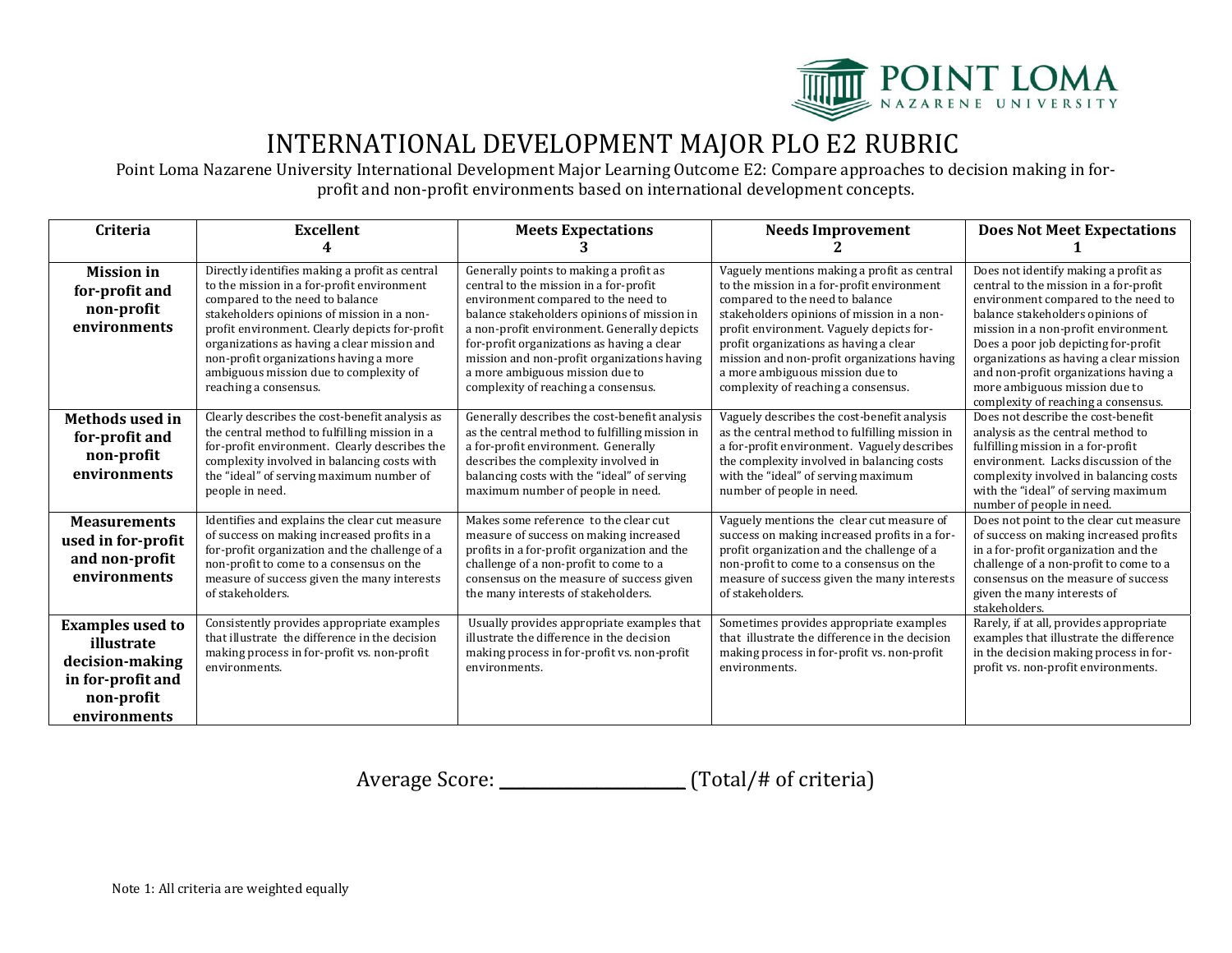## **Fermanian School of Business International Development Major PLO #E3 Assessment 2020-2021**

### **Learning Outcome:**

International Development Major PLO #E3: Evaluate the similarities and differences of the economic conditions between developed and developing countries based on International Development knowledge.

### **Outcome Measures:**

PLO #E3: MGT4070 Final Study Abroad Paper – Collected from graduating International Development Majors

## **Criteria for Success:**

The average score for each criteria of the International Development Major PLO #E3 Rubric will be a 3.0 or higher out of 4.0.

## **Aligned with DQP Learning Areas (circle one or more but not all five):**

- 1. Specialized Knowledge
- 2. Broad Integrative Knowledge
- 3. Intellectual Skills/Core Competencies
- 4. Applied and Collaborative Learning, and
- 5. Civic and Global Learning

## **Longitudinal Data:**

## **International Development Major PLO #E3 Rubric – Average Student Score:**

| <b>Semester</b> | # of<br>assessments     | <b>Similarities of</b><br><b>People and</b><br><b>Culture</b> | <b>Differences in</b><br><b>Economic</b><br><b>Conditions</b> | <b>First-hand</b><br><b>Understanding of</b><br><b>Similarities and</b><br><b>Differences</b> | Total |
|-----------------|-------------------------|---------------------------------------------------------------|---------------------------------------------------------------|-----------------------------------------------------------------------------------------------|-------|
| Spring 2016     | $\overline{\mathbf{z}}$ | 2.00                                                          | 3.00                                                          | 3.50                                                                                          | 2.83  |
| Spring 2017     | 6                       | 2.00                                                          | 2.00                                                          | 3.00                                                                                          | 2.33  |
| Spring 2019     | 10                      | 3.40                                                          | 3.20                                                          | 3.70                                                                                          | 3.43  |
| Spring 2021     | 6                       | 3.50                                                          | 3.50                                                          | 3.00                                                                                          | 3.33  |

## **Conclusions Drawn from Data:**

The criteria for success (average of 3.0 or higher out of 4.0) was met in the rubric criteria area of Firsthand Understanding of Similarities and Differences in Developed vs. Developing Countries in all four semesters. The average student score met the criteria for success in the rubric criteria area of Differences in Economic Conditions of Developed vs. Developing Countries in three of the four semesters, with the last two semesters above 3.0. The average student score met the criteria for success in the rubric criteria area of Similarities of People and Culture in Developed vs. Developing Countries in two of the four semesters, with the last two semesters above 3.0.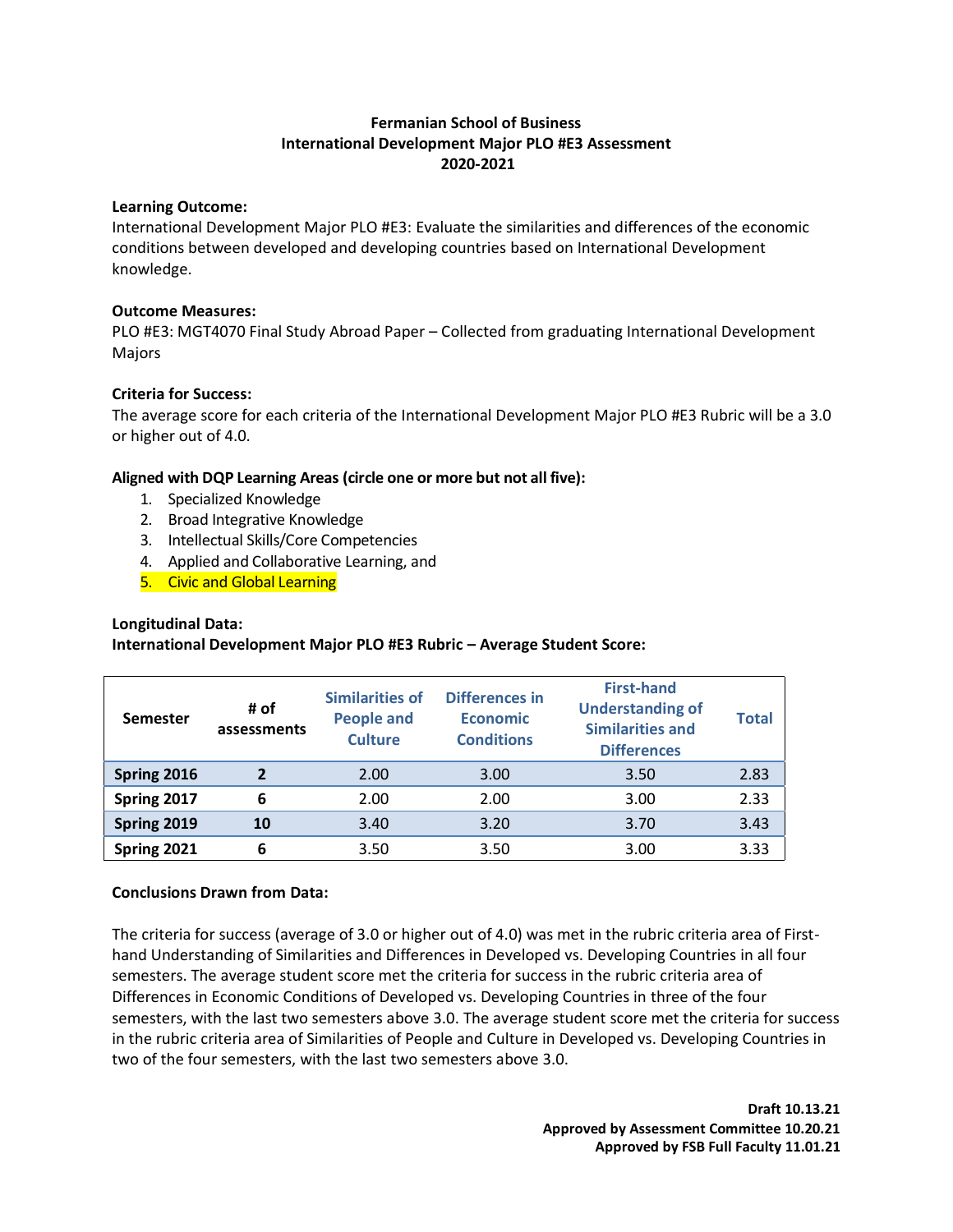## **Changes to be Made Based on Data:**

Instructions for the signature assignment were modified for clarity beginning Spring 2019. Improvements are noted in all areas in Spring 2019 and Spring 2021.

> **Draft 10.13.21 Approved by Assessment Committee 10.20.21 Approved by FSB Full Faculty 11.01.21**